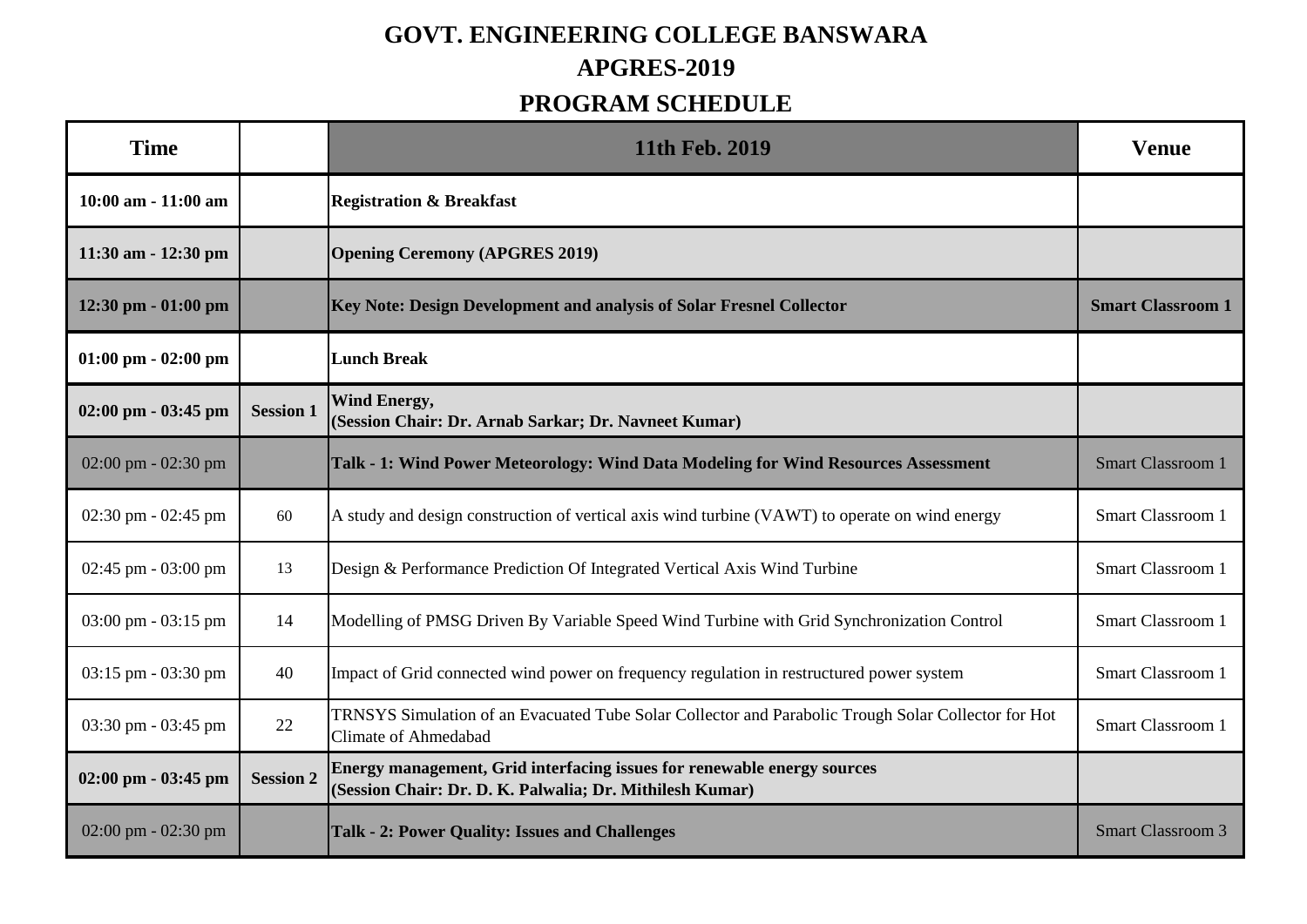| 02:30 pm - 02:45 pm                   | 43               | Energy Savings in belt driven fan or blower by modifying direct driven and variable frequency drive                              | <b>Smart Classroom 3</b> |
|---------------------------------------|------------------|----------------------------------------------------------------------------------------------------------------------------------|--------------------------|
| $02:45$ pm - $03:00$ pm               | 12               | Renewable Resources Power Management and Grid Synchronization                                                                    | <b>Smart Classroom 3</b> |
| 03:00 pm - 03:15 pm                   | $\overline{7}$   | Hybrid system of photovoltaic-battery-Super capacitor and control for isolated DC load                                           | <b>Smart Classroom 3</b> |
| 03:15 pm - 03:30 pm                   | 10               | High Voltage DC Transmission with Power Synchronization Control using VSC                                                        | Smart Classroom 3        |
| $03:30$ pm - $03:45$ pm               | 11               | Modelling and Analysis of Grid connected Three Phase Photovoltaic Inverter                                                       | <b>Smart Classroom 3</b> |
| 03:45 pm - 04:00 pm                   |                  | <b>Tea Break</b>                                                                                                                 |                          |
| 04:00 pm - 05:30 pm                   | <b>Session 3</b> | Energy sources and efficiency, Solar thermal conversion technology<br>(Session Chair - Dr. Hitesh Bhargav; Dr. Harender Sinhmar) |                          |
| 04:00 pm - 04:30 pm                   |                  | Talk - 3: Solar Adsorption Refrigeration System                                                                                  | <b>Smart Classroom 3</b> |
|                                       |                  |                                                                                                                                  |                          |
| 04:30 pm - 04:45 pm                   | 41               | A Review on Solar Adsorption Chiller using Silica gel-water mixtures                                                             | <b>Smart Classroom 3</b> |
| 04:45 pm - 05:00 pm                   | 69               | Biomass Energy is Sustainable Solution for Pollution in Delhi                                                                    | <b>Smart Classroom 3</b> |
| $05:00 \text{ pm} - 05:15 \text{ pm}$ | 73               | Effect of Preheating the Cotton Seed Biodiesel (BCO) on the Performance of Diesel Engine                                         | Smart Classroom 3        |
| $05:15$ pm - $05:30$ pm               | 76               | Thermoelectric based solar powered refrigeration system                                                                          | Smart Classroom 3        |
| 04:00 pm - 05:30 pm                   | <b>Session 4</b> | <b>Energy sources and efficiency</b><br>(Session<br>Chair - Dr. Biplab Paul, Dr. Jignesh Patel)                                  |                          |
| 04:00 pm - 04:30 pm                   |                  | Talk - 4: Reforms and technological advancements in the energy sector since independence                                         | <b>Smart Classroom 1</b> |
| 04:30 pm - 04:45 pm                   | 80               | CFD Modeling And Experimental Studies For The Flow Of Two Phase In Pipelines: A Comprehensive<br>Review                          | Smart Classroom 1        |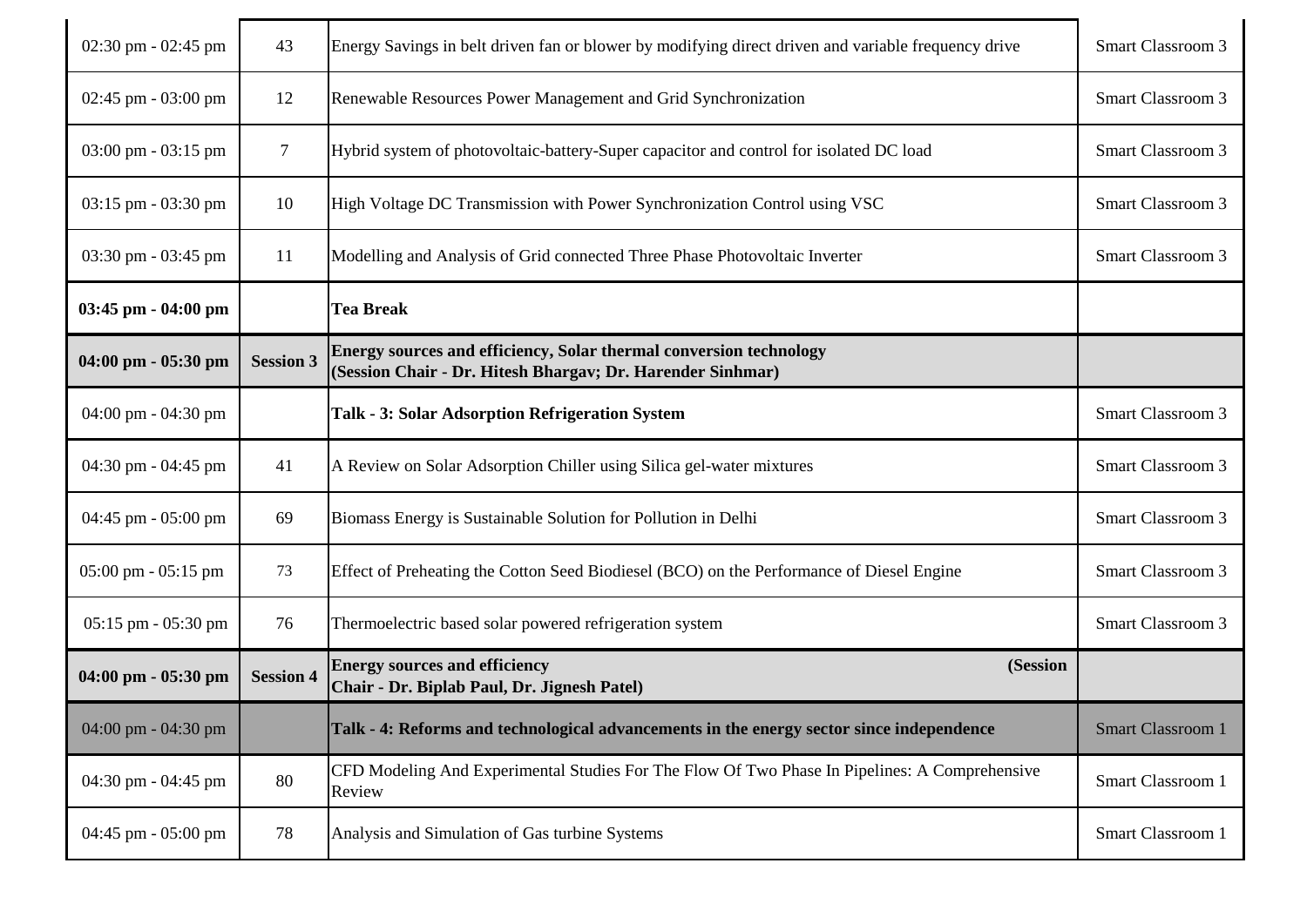| $05:00 \text{ pm} - 05:15 \text{ pm}$ | 38               | Energy Efficient and Sustainable Design and Development of Muffle Furnace for Melting Alloys                                                                       | Smart Classroom 1        |
|---------------------------------------|------------------|--------------------------------------------------------------------------------------------------------------------------------------------------------------------|--------------------------|
| 05:15 pm - 05:30 pm                   | 71               | Experimental Analysis Of Different Types Of Gas Fired Water Heater                                                                                                 | Smart Classroom 1        |
| $07:00 - 08:30$ pm                    |                  | <b>Cultural Night (Performance by students of GEC Banswara)</b>                                                                                                    |                          |
| 08:30 pm - 09:30 pm                   |                  | <b>Conference Dinner</b>                                                                                                                                           |                          |
| <b>Time</b>                           |                  | 12th Feb. 2019                                                                                                                                                     |                          |
| 08:30 am - 09:00 am                   |                  | <b>Breakfast</b>                                                                                                                                                   |                          |
| 09:00 am - 10:45 am                   | <b>Session 4</b> | Energy management, Power electronics for renewable energy sources<br>(Session Chair: Dr. Mithilesh Kumar; Dr. D. K. Palwalia)                                      |                          |
| 09:00 am - 09:30 am                   |                  | Talk 1: Recent trends in RF Technologies.                                                                                                                          | <b>Smart Classroom 3</b> |
| 09:30 am - 09:45 am                   | 15               | Power Quality Improvement of Distribution System using D-STATCOM                                                                                                   | <b>Smart Classroom 3</b> |
| 09:45 am - 10:00 am                   | 16               | Modelling And Control Of PMSM Drive By Field Oriented Control For HEV.                                                                                             | <b>Smart Classroom 3</b> |
| 10:00 am - 10:15 am                   | 21               | Variable frequency Drive                                                                                                                                           | <b>Smart Classroom 3</b> |
| 10:15 am - 10:30 am                   | 37               | Analysis of fault location in transmission line with and without TCSC                                                                                              | <b>Smart Classroom 3</b> |
|                                       |                  |                                                                                                                                                                    |                          |
| 10:30 am - 10:45 am                   | $\overline{4}$   | Transient stability improvement using STATCOM                                                                                                                      | Smart Classroom 3        |
| 10:45 am - 11:00 am                   | 90               | Smart Energy Systems For Industry 4.0                                                                                                                              | Smart Classroom 3        |
| 09:00 am - 11:00 am                   | <b>Session 2</b> | e-Presentation - Waste to energy, Bio energy harnessing technologies, Solar photovoltaic technology<br>(Session Chair - Dr. Prashant Baredar; Dr. Veeresh Fuskele) |                          |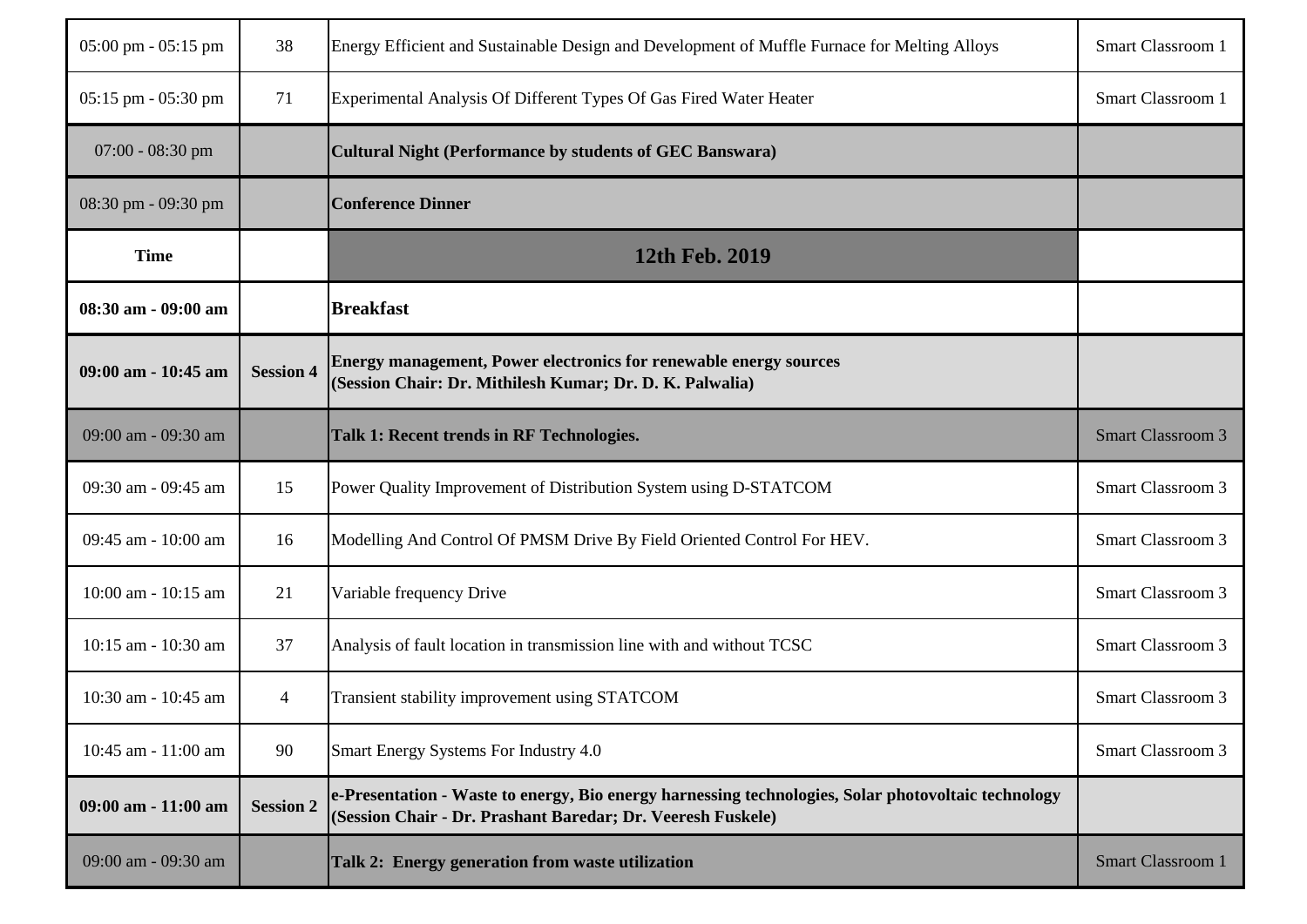| 09:30 am - 09:45 am                   | 57               | Municipal Solid Waste in combination with coal as Alternative Fuel for Cement Plant: Energy Feasibility<br>Analysis                                                                           | Smart Classroom 1        |
|---------------------------------------|------------------|-----------------------------------------------------------------------------------------------------------------------------------------------------------------------------------------------|--------------------------|
| 09:45 am - 10:00 am                   | 62               | Performance and Emission Characteristics of Producer Gas Operated Dual-Fuel Diesel Engine with Cooling<br><b>Cleaning System</b>                                                              | Smart Classroom 1        |
| 10:00 am - 10:15 am                   | 55               | Simulation of Incremental Conduction Based Maximum Power Point Tracking for Photovoltaic System<br>Using Particle Swarm Optimization with Ant Colony Optimization                             | Smart Classroom 1        |
| 10:15 am - 10:30 am                   | 59               | Experimental investigation of Compression ratio and Fuel injection strategies on Single cylinder DI Diesel<br>Engine operated with FOME Biodiesel                                             | Smart Classroom 1        |
| 10:30 am - 10:45 am                   | 35               | Synthesis and Characterization of TiO2 Nanoparticles for Solar cell Applications                                                                                                              | Smart Classroom 1        |
| 10:45 am - 11:00 am                   | 64               | Effect of milling time and particle concentration on stability, thermal conductivity and viscosity of water-<br>based Silicon Carbide nanofluids                                              | Smart Classroom 1        |
| 11:00 am - 11:15 am                   |                  | <b>Tea Break</b>                                                                                                                                                                              |                          |
| 11:15 am - 01:45 pm                   | <b>Session 3</b> | Nano materials for energy conversion and storage, Nanofluids in renewable energy systems, Bio<br>energy harnessing technologies<br>(Session Chair - Dr.<br>Arivzhagan M.; Dr. Hitesh Panchal) |                          |
|                                       |                  |                                                                                                                                                                                               |                          |
| 11:15 am - 11:45 am                   |                  | <b>Talk 3: Advancement of Solar Energy using Nanofluids</b>                                                                                                                                   | <b>Smart Classroom 1</b> |
| 11:45 am - 12:00 noon                 | 72               | Characterization of TiO2 Metal Oxides Nanoparticle synthesized using Plant extracts and Fabrication of<br>Solar Cell' using ITO glass, TiO2, Ruthenium, Graphite and Potassium Iodide.        | Smart Classroom 1        |
| $12:00$ noon - $12:15$ pm             | 81               | Time Response Analysis of Bulk and Nano Li2TiO3                                                                                                                                               | Smart Classroom 1        |
| 12:15 pm - 12:30 pm                   | 79               | A review on nanofluids for solar collectors application                                                                                                                                       | Smart Classroom 1        |
| 12:30 pm - 12:45 pm                   | 58               | Thermo-hydraulic analysis of Helical Screw Twist Tape with Cuo/Water Nanofluid                                                                                                                | Smart Classroom 1        |
| 12:45 pm - 01:00 pm                   | 28               | Rice Husk Ash as a Potential Source of Silicon and its Varied Applications                                                                                                                    | Smart Classroom 1        |
| $01:00 \text{ pm} - 01:15 \text{ pm}$ | 17               | A Review On Comparison Of Biogas Production From Parthenium Hysterophorus With Different Manure                                                                                               | Smart Classroom 1        |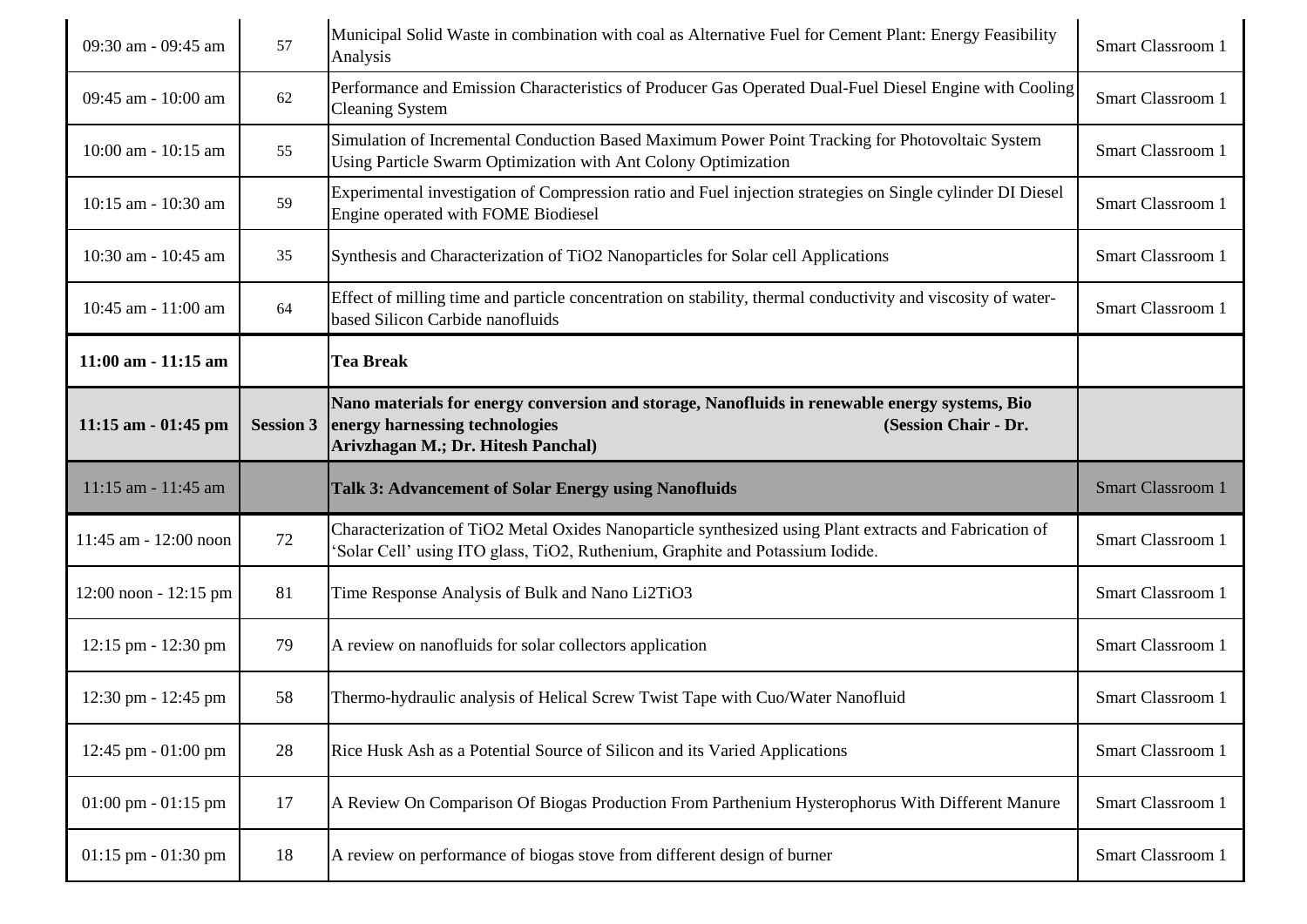| 01:30 pm - 01:45 pm                   | 89               | The Purview for Extraction & Economic Suitability of Biofuel by Water Hyacinth (Eicchornia crassipes) in<br>Rajasthan state in India                                                                                                            | Smart Classroom 1        |
|---------------------------------------|------------------|-------------------------------------------------------------------------------------------------------------------------------------------------------------------------------------------------------------------------------------------------|--------------------------|
| 11:15 am - 01:45 pm                   | <b>Session 1</b> | Geothermal, Tidal & OTEC for power generation, Energy and Smart Buildings, Solar desalination,<br>Renewable Energy for 5G Networks, Smart Energy Systems for Industry 4.0 (Session Chair - Dr.<br>Srinivasan Chandrasekaran; Dr. R. M. Sarviya) |                          |
| 11:15 am - 11:45 am                   |                  | Talk 4: Design and development of wave energy converters                                                                                                                                                                                        | <b>Smart Classroom 3</b> |
| 11:45 am - 12:00 noon                 | 31               | Optimization of Energy Efficiency of Educational Building Using Green Building Rating System and Cost<br>Analysis Approach                                                                                                                      | <b>Smart Classroom 3</b> |
| 12:00 noon - 12:15 pm                 | 42               | Performance Analysis of Sand Stones and Marbles pieces as Thermal Storage Materials in Solar Still                                                                                                                                              | <b>Smart Classroom 3</b> |
| 12:15 pm - 12:30 pm                   | 48               | Comparative Experimental Study Of Single Slope Single Basin Solar Still                                                                                                                                                                         | <b>Smart Classroom 3</b> |
| 12:30 pm - 12:45 pm                   | 51               | A Use of Various Phase Change Materials on Performance of Solar Still: A Review                                                                                                                                                                 | <b>Smart Classroom 3</b> |
| 12:45 pm - 01:00 pm                   | 19               | 5G Green Communication: A review report                                                                                                                                                                                                         | <b>Smart Classroom 3</b> |
| $01:00 \text{ pm} - 01:15 \text{ pm}$ | 24               | A review on Challenges and Expected Solutions for Green Communication                                                                                                                                                                           | <b>Smart Classroom 3</b> |
| $01:15$ pm $-01:30$ pm                | 65               | Experimental Investigation On Natural Fibers Composite For Sustainable Development                                                                                                                                                              | Smart Classroom 3        |
| 01:30 pm - 01:45 pm                   | 63               | Analytical Review On Performance Of Solar Distillation System                                                                                                                                                                                   | <b>Smart Classroom 3</b> |
| $01:45$ pm - $02:30$ pm               |                  | <b>Lunch Break</b>                                                                                                                                                                                                                              |                          |
| 02:30 pm - 03:30 pm                   |                  | <b>Veladictory Function - APGRES 2019</b>                                                                                                                                                                                                       |                          |